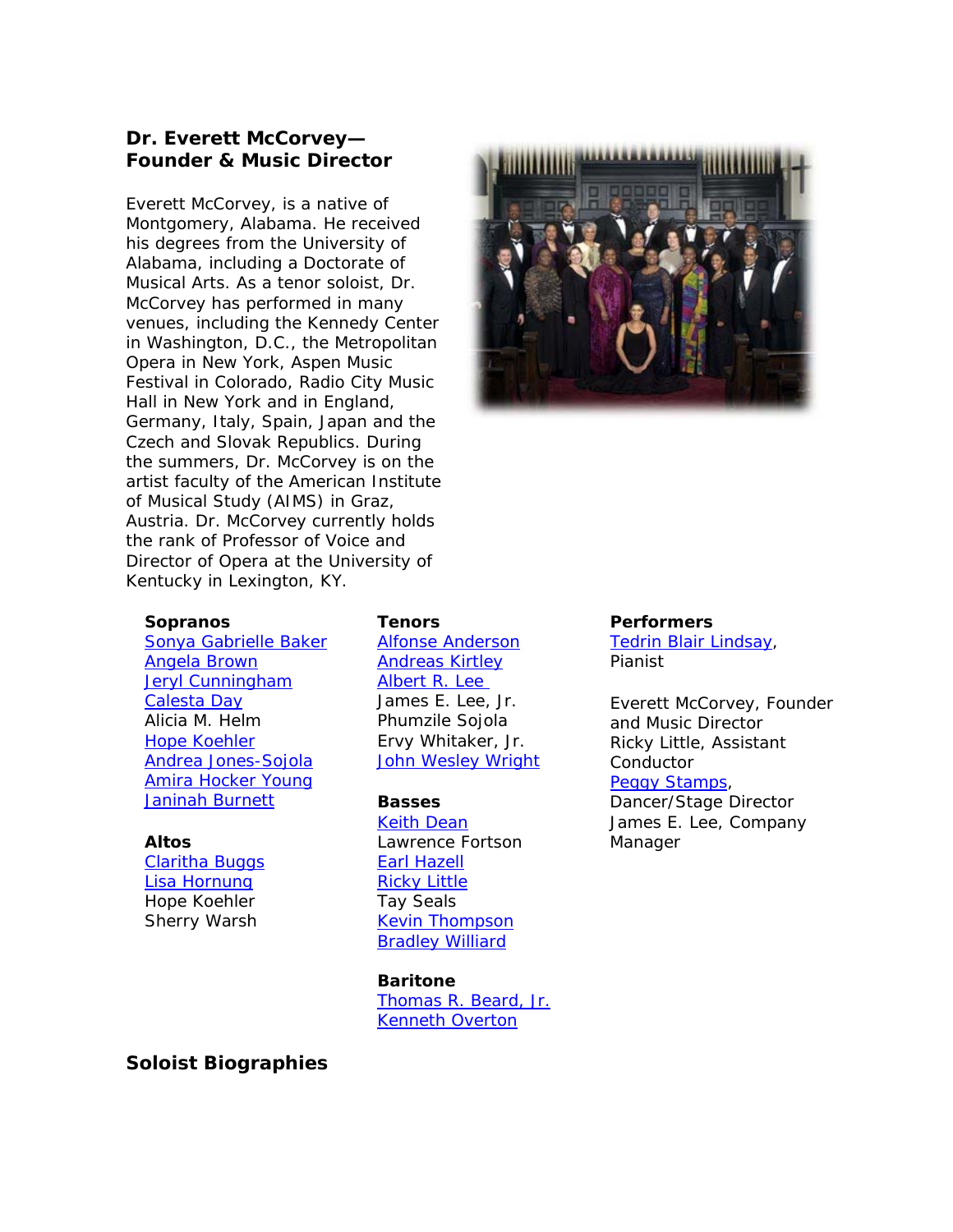## **Alfonse Anderson, Tenor**

Dr. Alfonse Anderson, Vocal Area Coordinator and Associate Professor of Voice at University of Nevada Las Vegas received his bachelor and master's degrees in music from Texas Southern University, and DMA in voice and pedagogy from the University of Arizona.

He has taught voice for over 15 years and in that time his students have won regional, national and international vocal competitions with such notable organizations as the Bel Canto Competition, MET Opera, NATS, Leontyne Price, Palm Spring Vocal Competition to name a few. Many of his students have performed in Young Artist Programs such as the internationally famous Academy of Vocal Arts in Philadelphia, Chautaugua Opera, Opera Theater of St. Louis, Aspen Music Festival, Des Moines Opera, Opera North and Portland Opera.

Dr. Anderson has performed in the United States with such notable organizations as the Houston Grand Opera, Arizona Opera, Des Moines Metro Opera, Minnesota Opera, Oakland Opera, Virginia Opera, Opera South, Opera Columbus, Opera North and Chicago Opera Theater.

Dr. Anderson has performed in concerts with the National Symphony Orchestra, Chautauqua Symphony, Warsaw Symphony and Krakow Symphony. He also performs frequently in recitals and concerts in many major cities such as Washington, D.C., Baltimore, Philadelphia, Chicago and New York City to name a few. Dr. Anderson has also performed throughout Europe, South America and Poland in concerts and operatic performances.

Dr. Anderson performed the role of "the Leader" in the premier recording of the opera Bandanna by Daron Hagen. In Las Vegas he is regularly heard singing with Opera Las Vegas and The Tenors - 3. Dr. Anderson is a regular member of the internationally famous "American Spiritual Ensemble". This recorded ensemble is made up of opera singers from throughout the United States and Canada. They perform concerts regularly throughout United States and Europe. Dr. Anderson is frequently engaged as an adjudicator for regional and national competitions. He also performs recitals, masterclasses and lectures on the "Contributions of African-Americans to the World of Music." [RETURN TO TOP](http://www.americanspiritualensemble.com/voices.html#voicelist)

## **Sonya Gabrielle Baker, Soprano**

Soprano, Sonya Gabrielle Baker, noted for her performances of American music, has been heard in concert both nationally and internationally, including recent appearances in Canterbury Cathedral, England, Carnegie Hall, NY and her city of residence, Murray, KY. Her debut recording, SHE SAYS, featuring art songs of American Women composers was released in October 2004. Dr. Baker made her Carnegie Hall debut with renowned conductor Michael Tilson Thomas and she appeared as soloist on the Yale Alumni Chorus tour to Moscow singing at the Kremlin. Highlights of Dr. Baker's operatic roles include Elisabetta in Verdi's DON CARLO, Donna Anna in Mozart's DON GIOVANNI, Monisha in Joplin's TREEMONISHA, and the title role in the U.S. premiere of Mascagni's PINOTTA. Dr. Baker is currently Associate Professor of Voice at Murray State University and Kentucky State Governor for the National Association of Teachers of Singing. Along with a Doctor of Music from Florida State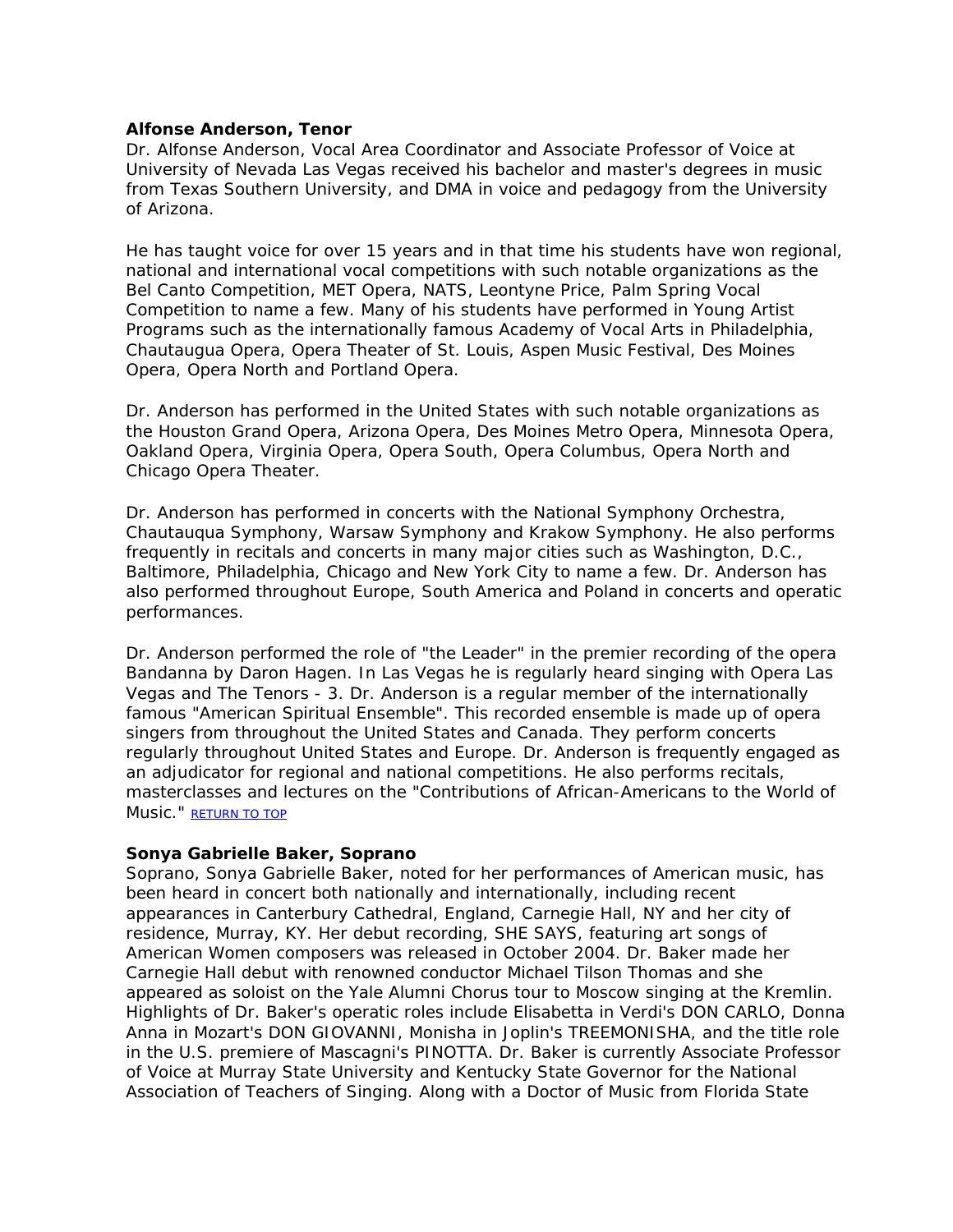University, Baker holds degrees from Indiana and Yale universities. Her lecture recital on Marian Anderson's historic 1939 Easter Concert has been presented at several universities, high schools, and conferences. She has received numerous academic and vocal awards and is a frequent guest artist and teacher, having taught at Governor's school programs in both Kentucky and Virginia. [RETURN TO TOP](http://www.americanspiritualensemble.com/voices.html#voicelist)

## **Thomas R. Beard, Jr., Baritone**

Thomas R. Beard, Jr. (Lyric–dramatic Baritone) from Fayetteville, North Carolina, now resides in Washington, DC. Thomas recently completed 2 years as a resident artist with the Placido Domingo-Cafritz Young Artist Program of the Washington National Opera. Thomas along with 8 other young artist where chosen from 6 nations personally by Placido Domingo. Thomas was the first, and thusfar the only, African-American male be a full member. Thomas received his Bachelors of Science Degree from Winston-Salem State University where he began his formal vocal training with D'Walla Simmons-Burke. Thomas has performed as the bass/baritone in such oratorios as Handel's Messiah, Verdi Requiem, Faure' requiem, the Ordering of Moses (Detts), Magnificant (Pergolesi), and the seven last words of Christ (Dubois). Thomas made is Operatic Debut as "Bonzo" in the Muncipal Opera company of Baltimore's Madame Butterfly (1999). Since then, he has appeared with Various Companies as Marcello in La boheme, Papageno in The Magic Flute, Escamillo in Carmen, the title role in Gianni Schicchi, Conte di Luna in concert excerpts of Il Trovatore, and Crown, Porgy, and Jake in excerpts from Porgy & Bess. A member of The Washington Opera, he has performed with the Company over 90 times, including its recent Tour of Japan. Thomas most recently made his Pittsburgh Opera Theatre debut in their recent World Premier of the Jazzopera, "Just Above My Head" and debuted with the International Opera of Rome as Colline (La boheme) and Il Commendatore (Don Giovanni). In November of 2002 Thomas made his John F. Kennedy Center debut as Corporal Morrel in Carmen Jones starring Vanessa Williams and conducted by Placido Domingo. He also recently performed his debut of Giorgio Germont in the Washington National Opera's Domingo-Cafritz program's performance of La Traviata directed by Marta Domingo. Thomas more recently performed the title role of "Rigoletto" and just completed the 2006 Australian/New Zealand tour of Porgy & Bess singing the title Role "Porgy". While at the Washington National Opera, Thomas has covered/understudied the roles of Gerard & Mathieu in Giordano's Andrea Chenier, and Count di Luna in Il Trovatore. In January, 2005 he covered the role of Senator Raitcliffe in the World premier of Democracy by Scott Wheeler and understudied the role of Scarpia in Puccini's Tosca. As a member of the Domingo-Cafritz program, Thomas has performed for several Senators at the senate, Secretary of State, Governors and the like. More importantly, He has performed for the First Lady Laura Bush as a guest at the White House. [RETURN TO TOP](http://www.americanspiritualensemble.com/voices.html#voicelist)

## **Angela Brown, Soprano**

"One of America's most promising Verdi sopranos (Opera News)," Angela M. Brown brandishes pure vocal power and finesse and has won the acclaim of critics and audiences. The roles of Aida, Amelia, Tosca, Elisabetta, Leonora, Ariadne, and the like, are the perfect conduits for her musical abilities, described by one PBS radio critic as "her powerful voice and what seems an inexhaustible palette of varied colors."

Miss Brown sang her Metropolitan Opera debut on October 29, 2004, in the title role of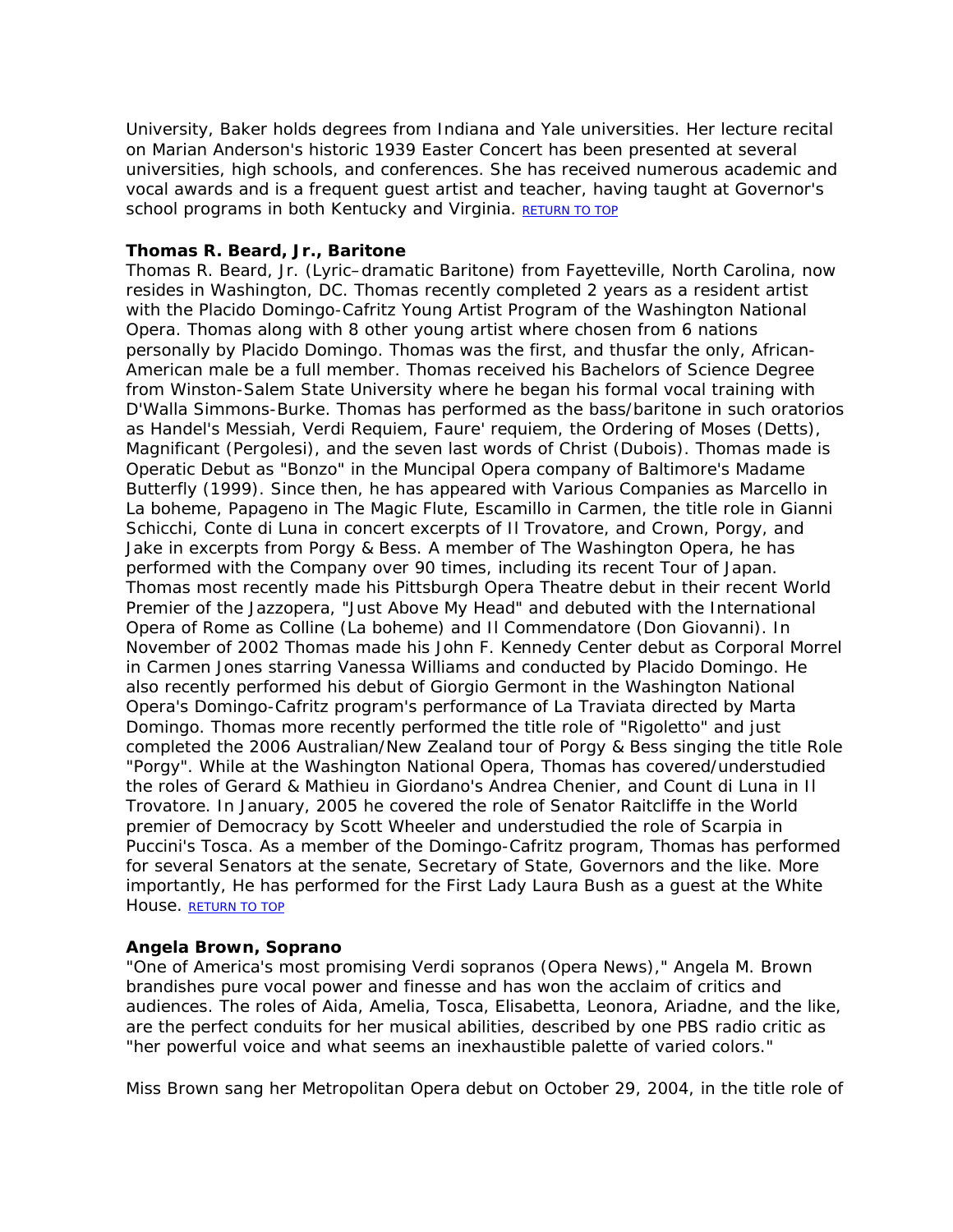Aida and The New York Times exclaimed: "At last an Aida." Anne Midgette went on to call the performance "a major event" and a CBS News segment crowned her "the future of opera." Ms. Brown was immediately featured on the front page of The New York Times in a personal interview, complete with photos. Following her triumph, Angela was also featured in Oprah Magazine, Essence, Ebony, Reader's Digest, and Psychology Today.

Since that time, Miss Brown has continued to live up to her overwhelming critical acclaim. Her most recent Aida with Florentine Opera left this impression with the Milwaukee Journal Sentinel: "Brown can sing at that super-grand Verdian scale and still shape phrases and color notes with detailed expressive subtlety. She sings Verdi the way other good sopranos can sing Mozart. Hardly anyone can manage that, and that is why Angela Brown is the Aida of the moment in the whole opera world."

2006-2007 performances include Aida for Florida Grand Opera to open the new Dolores Ziff Ballet Opera House, Bess (Porgy and Bess) for Opera Pacific and Opera Company of Philadelphia, and her Paris Opera debut as Amelia (Un Ballo in Maschera). Look for her return to the Metropolitan Opera as Aida in the fall of 2007 and as Amelia (Un Ballo in Maschera) in 2008.

This past season she sang Amelia in Un Ballo in Maschera and Cilla in Margaret Garner both for Opera Company of Philadelphia, the title role in Aida for Opera Pacific and Florentine Opera, Verdi Requiem for the Festival of Saint Denis, France, concerts with the Indianapolis Symphony and Brevard Festival Orchestra, and recitals throughout the United States.

In 2004-2005, Miss Brown sang the role of Aida for Opera Company of Philadelphia and followed that with the world premiere of Margaret Garner, a new opera by Richard Danielpour and Toni Morrison, in the role of Cilla for Michigan Opera Theatre and Cincinnati Opera. She also appeared as guest soloist in a concert of opera arias for Auckland Philharmonia (New Zealand) and Dayton Opera. A recording, titled Mosaic, of African-American spirituals featuring Ms. Brown with guitar and piano accompaniment was released in October 2004 from Albany Records.

The 2003-2004 season encompassed four highly successful and critically acclaimed role debuts as Ariadne, Elisabetta (Don Carlo) and Lenora (Il Trovatore) for Opera Company of Philadelphia and Cassandra in Taneyev's Agamemnon for her Carnegie Hall debut. Her Ariadne received this review from Opera Now: "In one of those dramatic twists that are the stuff of opera, the soprano covering the title role in ARIADNE AUF NAXOS at the Metropolitan Opera got her chance to sing it -- at the Opera Company of Philadelphia. The young American soprano Angela Brown took over one performance...She (Ms. Brown) has a powerhouse of an instrument, shimmering with colour and imaginatively used, and she knows how to take centre-stage."

Her Elisabetta received this praise from The New York Times: "Angela Brown, a soprano, brought dignity and shimmering pianos, and hit a bull's-eye with her final aria," Opera News: "Angela Brown revealed herself as a soprano to watch. Brown displayed good command of Verdi style, imaginative phrasing and a warm, expressive voice," and Opera Now: "Angela Brown's beautiful lyric soprano voice was ideal for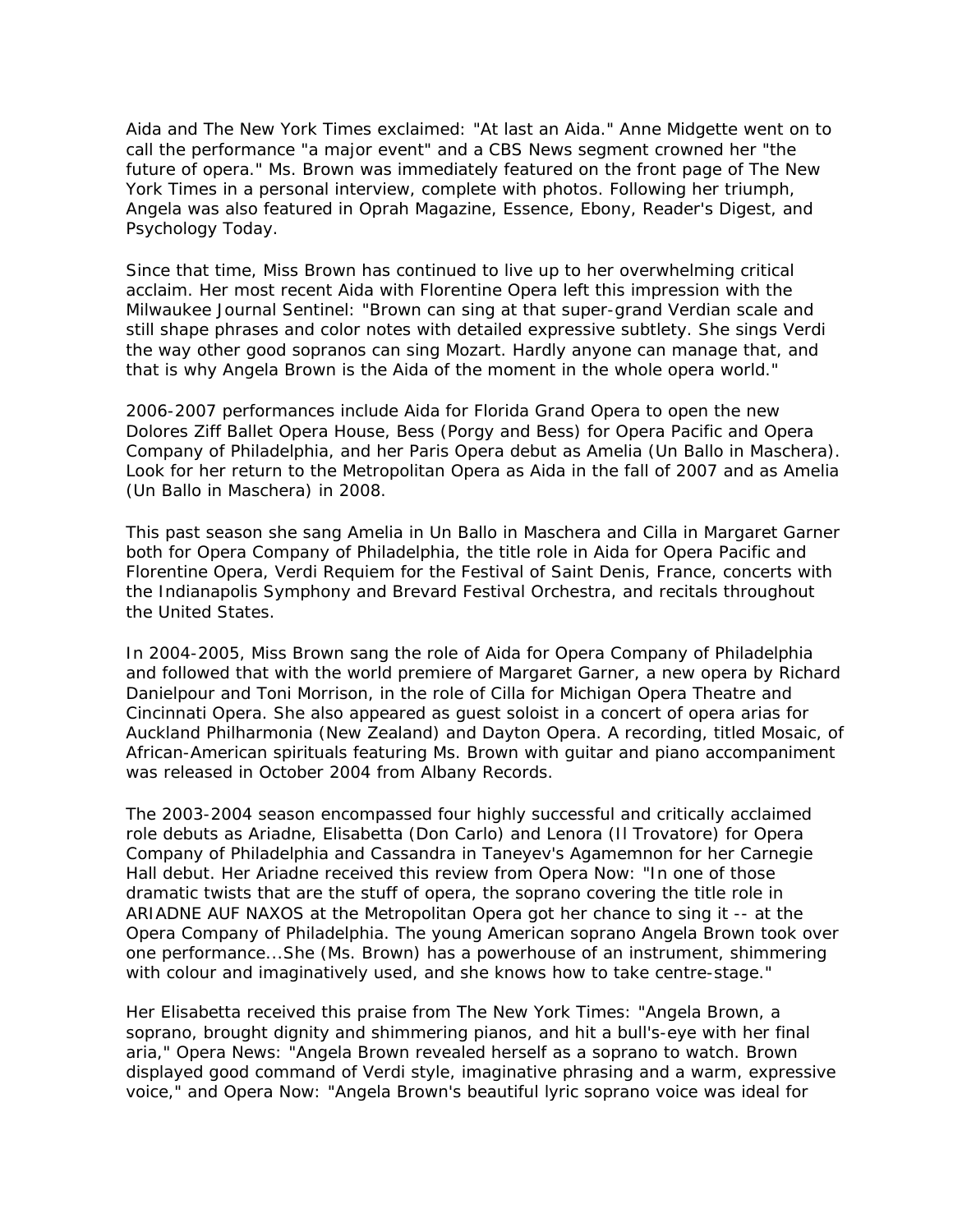Elisabetta. She floated pianissimos that seemed to hang in space, shimmering, and she had plenty of power for her last big scene."

Her performance in the American premiere of Tanayev's Agamemnon was honored, again, by The New York Times reporting that the role of Cassandra was: "performed by Angela Brown with an opulent soprano tone and a fine tragic sense."

A 1997 National Metropolitan Opera Council Auditions Winner, Ms. Brown's previous solo appearances include: Teatro La Fenice, Opera Company of Philadelphia, Cincinnati Opera, Indianapolis Opera, Michigan Opera Theatre, Tulsa Philharmonic, Long Island Philharmonic, Auckland Philharmonia, Indianapolis Symphony, Cincinnati Pops, Brevard Festival Orchestra, Roanoke Symphony, El Paso Symphony, Knoxville Symphony, Hendersonville Symphony, Chautauqua Institution, the Kimmel Center in Philadelphia and the Kennedy Center's 25th Anniversary Celebration. Ms. Brown has performed in recital throughout the United States, Canada, New Zealand and Africa.

Ms. Brown received her Bachelor of Music degree in voice from Oakwood College in Huntsville, Alabama, where she studied with Ginger Beazley. She also attended the School of Music at Indiana University as a student in the studio of Virginia Zeani. [RETURN TO TOP](http://www.americanspiritualensemble.com/voices.html#voicelist)

## **Janinah Burnett**

Janinah Burnett encompasses a versatility which allows her to cross between classical, jazz and pop styles. Her performances in the World Premier of the sister group to Three Mo' Tenors entitled Three Mo' Divas was rated a "must see show" by the Art's Alive entertainment news of San Diego. A recent graduate of the Eastman School of Music and Spelman College, Janinah's success as Mimí in Baz Luhrman's production of Puccini's La Bohème in Los Angeles at the Ahmanson Theater won her the prestigious 2005 Ovation award. She was with Lurhman since the inception of the show in San Francisco and throughout the Broadway run. She can be heard on the Original Cast recording as well as seen on the 2004 Tony awards. Since Janinah's Broadway debut, she has made solo performances with the Dallas Symphony Orchestra, as Pamina in W.A. Mozart's Die Zauberflöte with the Opera Company of Brooklyn and international performances in Austria, Sweden, Japan, Italy, Denmark, and Germany in the Gershwins'Porgy and Bess singing Clara and Bess. Last fall, Janinah sang Mimí in La Bohème with Manitoba Opera in Winnipeg, Canada and in the Montreal Opera annual Gala. This year, Janinah sang Micaela in the Peter Brook adaptation of Bizet's Carmen with the Skylight Opera Theater which she later reprised at the Todi Music Festival during the summer. She also sang Lauretta in Puccini's Gianni Schicchi with Connecticut Opera, Mimí in La Bohème with Baltimore Opera, Violetta in Columbus Opera's production of LaTraviata and Bess in Michigan Opera Theater's production of Porgy and Bess. In 2007, Janinah looks forward to singing Norina in Don Pasquale with Connecticut Opera and Violetta in a concert version of La Traviata with the Quad City Symphony. [RETURN TO TOP](http://www.americanspiritualensemble.com/voices.html#voicelist)

### **Jeryl Cunningham, Soprano**

Jeryl Cunningham, a native New Yorker, has performed in Europe, Japan, and the United States. She made her debut, while still an undergraduate student, with the Huntsville Symphony Orchestra in a concert version of Gershwin's Porgy and Bess, and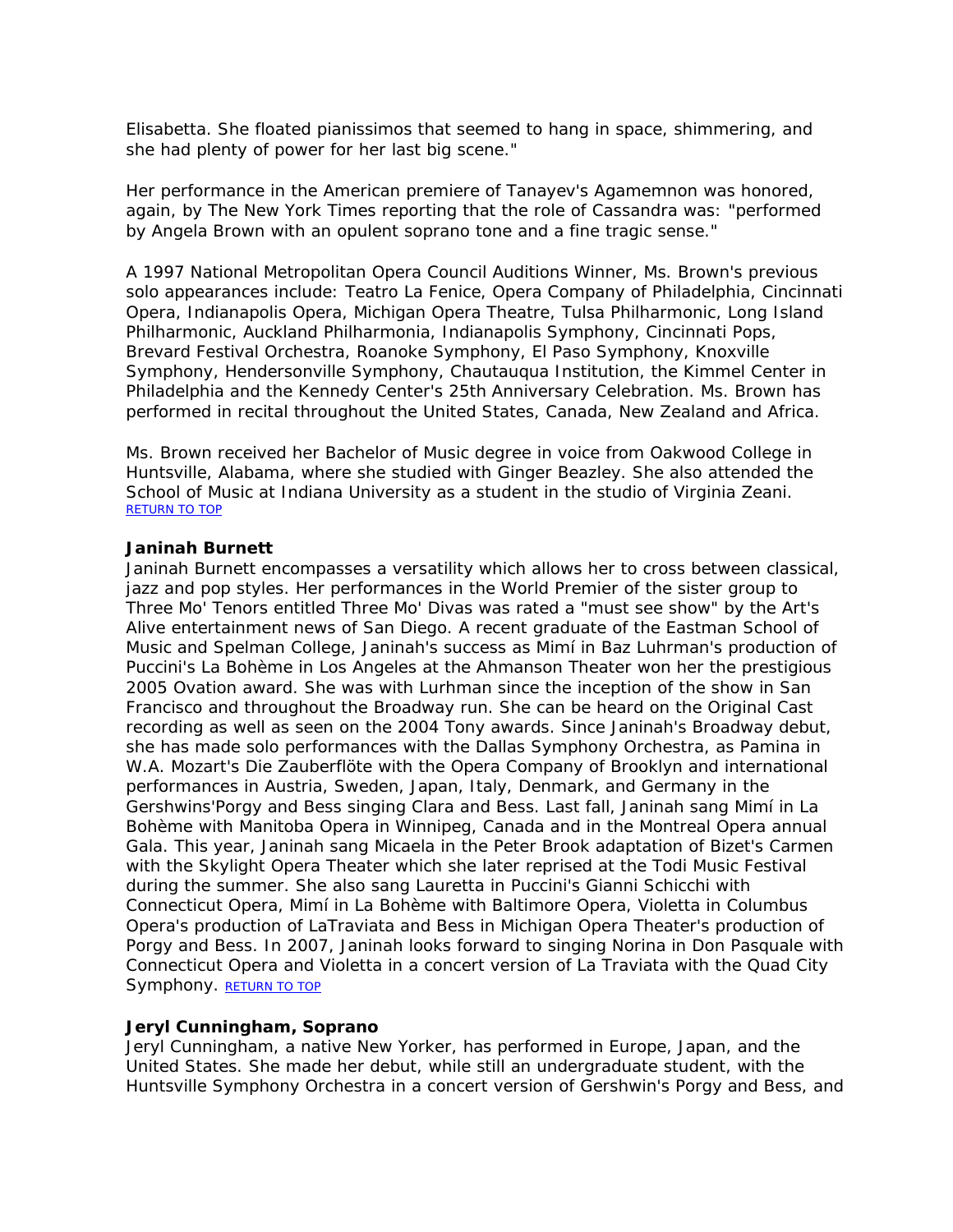has since then gone on to sing the roles of Cleopatra (Giulio Cesare) at the Ernen Musikdorf Festival in Switzerland; Zerlina (Don Giovanni) with the Mannes Opera in New York; Clara (Porgy and Bess) in Germany, the Netherlands, and Japan; and most recently, the Mother (Amahl and the Night Visitors), the Flower Woman (Andre Previn's A Street Car Named Desire), the Countess (Le Nozze di Figaro), La Fortuna (L'Incoronazione di Poppea), and most recently, the Queen on the Night (The Magic Flute) with the University of Kentucky Opera Theater. An artist of great sensitivity, Jeryl Cunningham has appeared in recital and as a concert soloist in venues that include the United Nations and New York's Lincoln Center. She has also recorded Schubert's Mass in G major as soloist with the Boy's Choir of Harlem. In addition to the classical repertoire, Jeryl is an outstanding interpreter of traditional music from the rich African-American heritage. She is a regular soloist with the American Spiritual Ensemble and has toured with them through out Europe and the United States. She is also an alumna of the Girls Choir of Harlem. Furthermore, her innovative recital programming frequently includes works by African-American composers. Jeryl Cunningham holds a Master of Music from the Mannes College of Music in New York, and a Bachelor of Arts degree from Oakwood College in Huntsville, Alabama. She is currently pursuing a doctoral degree at the University of Kentucky under the supervision of Dr. Everett McCorvey. [RETURN TO TOP](http://www.americanspiritualensemble.com/voices.html#voicelist)

## **Calesta A. Day, Soprano**

Calesta A. Day, Soprano, made her operatic debut as Fiordiligi in Mozart's Cosi Fan Tutte with Miami University Opera. She has also appeared as a Slave Chorister in the premier of Margaret Garner with Cincinnati Opera, Countess Almaviva in The Marriage of Figaro with Miami University and Bowling Green State University Opera. Calesta performed and premiered the role of Alice in The Big River: The Adventures of Huckleberry Finn with Sinclair Community College Theatre She was Third Spirit in Cendrillon with Bowling Green State University Opera, guest soloist in Eubie with Theater Under the Stars, The Angel in The Greatest Gift with Doug Toles Productions.

A Dayton area performer for years, Calesta has appeared with such groups as Bobby Jones Gospel, James Cleveland and the Gospel Music Workshop of America, and with the late Ronald Winans. She also tours in August to Spain with the American Spiritual Ensemble, directed by Dr. Everett McCorvey.Calesta is currently serving as Music director of the children's choir at Wesley United Methodist Church, church pianist at Rising Star Baptist Church, and part-time voice faculty at Sinclair Community College. She was the vocal director for the Dayton Playhouse's production of Five Guys Named Moe and Theater Under the Stars' production of Eubie. Calesta received the Bachelors degree from Bowling Green State University in Vocal Performance, the Masters degree in Education with a Music Concentration from University of Dayton, and the Masters degree in Vocal performance from Miami University. Calesta is currently studying with Dr. Everett McCorvey as a first year doctoral student in vocal performance at the University of Kentucky. [RETURN TO TOP](http://www.americanspiritualensemble.com/voices.html#voicelist)

## **Keith Dean, Bass Baritone**

Bass Baritone/Keith Deans is from Hardinsburg, Kentucky and is currently pursuing a degree at the University of Kentucky. His operatic roles include Blitch in Susanna, Don Alfonso in Cosi fan Tutte by Mozart, Germont in La Traviata by Verdi, Falke in Die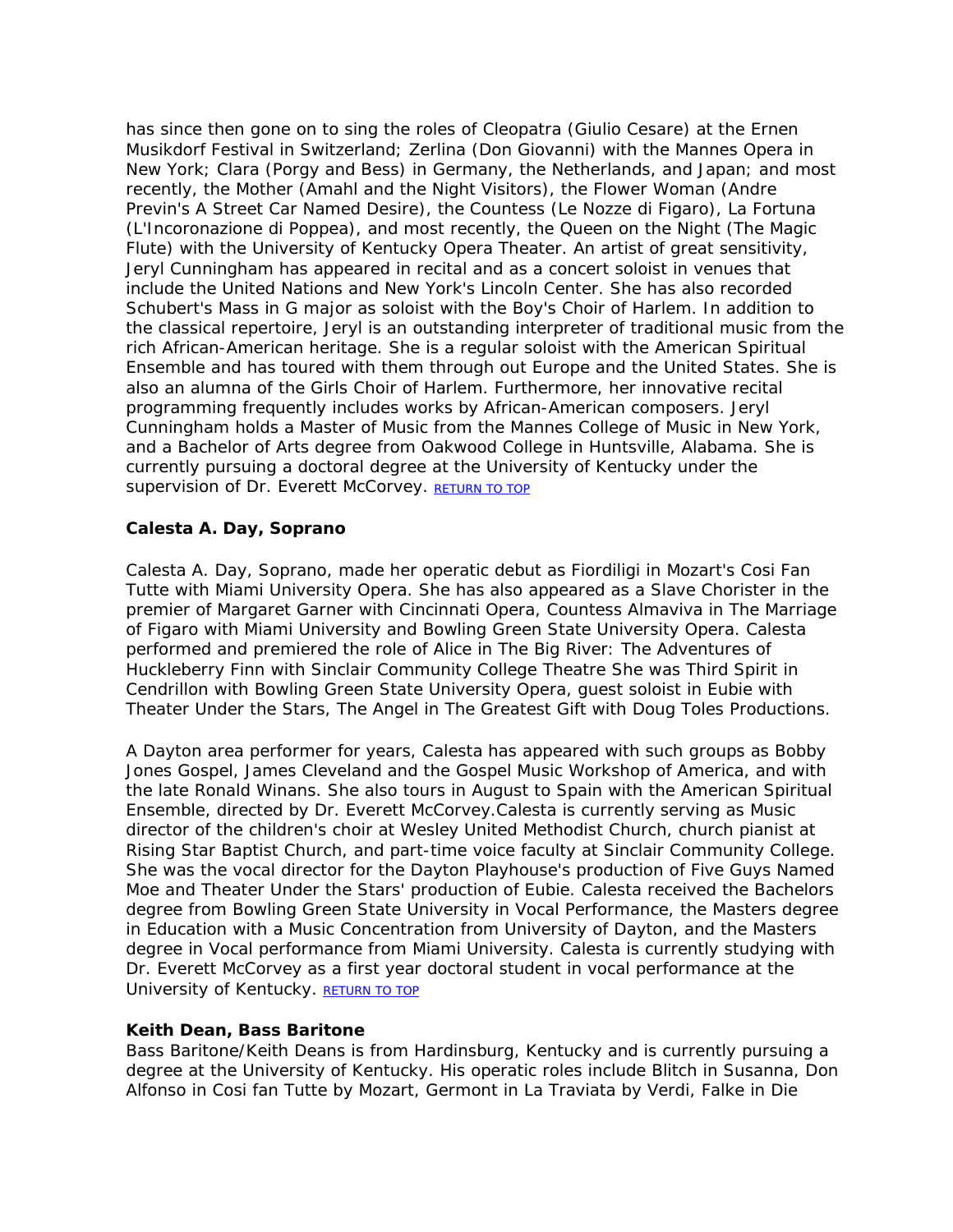Fledermaus by Strauss and Pa Moss in The Tender Land by Copland. He recently made his operatic debut with the Opera Theatre of St. Louis in their production of Treemonisha. [RETURN TO TOP](http://www.americanspiritualensemble.com/voices.html#voicelist)

## **Roderick George**

Roderick George is an Assistant Professor of Music at the University of Montevallo in Montevallo, AL. A native of Mobile, AL, he earned the D.M. in voice performance from Florida State University, a M.M. in opera and music theater from Southern Illinois University at Carbondale, and baccalaureate degrees in music and English from Stillman College. Dr. George received additional training at the American Institute of Musical Studies in Graz, Austria. He was a regional finalist in the Metropolitan Opera Auditions and the NATS Artist Awards, and also a national finalist in the Orpheus Competition. Recent opera performances included the role of Rodolfo in La Bohéme with Union Avenue Opera in St. Louis, and Alfredo in La Traviata with Amarillo Opera. [RETURN TO TOP](http://www.americanspiritualensemble.com/voices.html#voicelist)

## **Earl Hazell, Jr., Bass-Baritone**

Native New Yorker and Renaissance Man Earl Hazell is a bass-baritone singer, actor, composer/arranger and author of the forthcoming book of poetry "They Is Our Women Now," a celebration of the iconic women performers of the Gershwins' PORGY AND BESS, and the political thriller screenplay Pandora Jones. A former student of jazz musician/arranger legends Jimmy Heath and Donald Byrd; the late great Hal deWindt, founder of the American Theatre of Harlem; and voice teachers Benjamin Matthews, Wayne Sanders and Drs. Robert White & Everett McCorvey, Earl has performed with many of the great artists of our time: from Max Roach and Abbey Lincoln to James Levine and the New York Philharmonic; from Jessye Norman to Elton John. As a character bass-baritone, along with Colline of LA BOHEME, Sparafucile of RIGOLETTO, Joe of Jerome Kern's SHOWBOAT, Booker T. Washington of RAGTIME and several others, Earl continues to perform the roles of Jake, Jim, Robbins, Lawyer Frazier and the Undertaker of the Gershwins' PORGY AND BESS as he has throughout the continental United States, Hawaii, Canada, Western Europe and the Pacific Rimincluding the Royal Albert Hall of London; the Teatro dell' Opera of Rome; and the Lyric Theatre of Sydney. He has been a proud member of the American Spiritual Ensemble, with notable performances in the Norton Centre of Danville, Kentucky and the Escorial of Spain under his mentor Dr. Everett McCorvey since 1998. [RETURN TO TOP](http://www.americanspiritualensemble.com/voices.html#voicelist)

## **Lisa Hornung, Contralto**

Saskatchewan born contralto Lisa Hornung has been acclaimed for performances in repertoire ranging from Baroque to contemporary composers. Her voice has been called "rich and powerful" and her stage presence has "inspired audiences and musicians alike". Recent engagements for Ms. Hornung include: Beethoven's Mass in C major, Mozart's Vesperae solennes de Confessore, Pergolesi's Stabat Mater, Mendelssohn's Elijah, Vaughn William's Magnificat, Handel's Messiah, the Durufle Requiem and Ruth Watson-Henderson's From Darkness to Light. Most often heard in Handel's Messiah, Ms. Hornung's orchestral performances include Verdi's Requiem, Bach's Magnificat and Christmas Oratorio, Vivaldi's Gloria, Mahler's Symphony No. 2 and Lieder eines fahrenden Gesellen and Mozart's Coronation Mass and Requiem. In addition to her oratorio and concert work, Ms. Hornung enjoys an active recital career. Lisa enjoys time spent as a teacher, adjudicator and clinician. She lives in North Battleford, Saskatchewan, with her husband and ten-year-old twins. [RETURN TO TOP](http://www.americanspiritualensemble.com/voices.html#voicelist)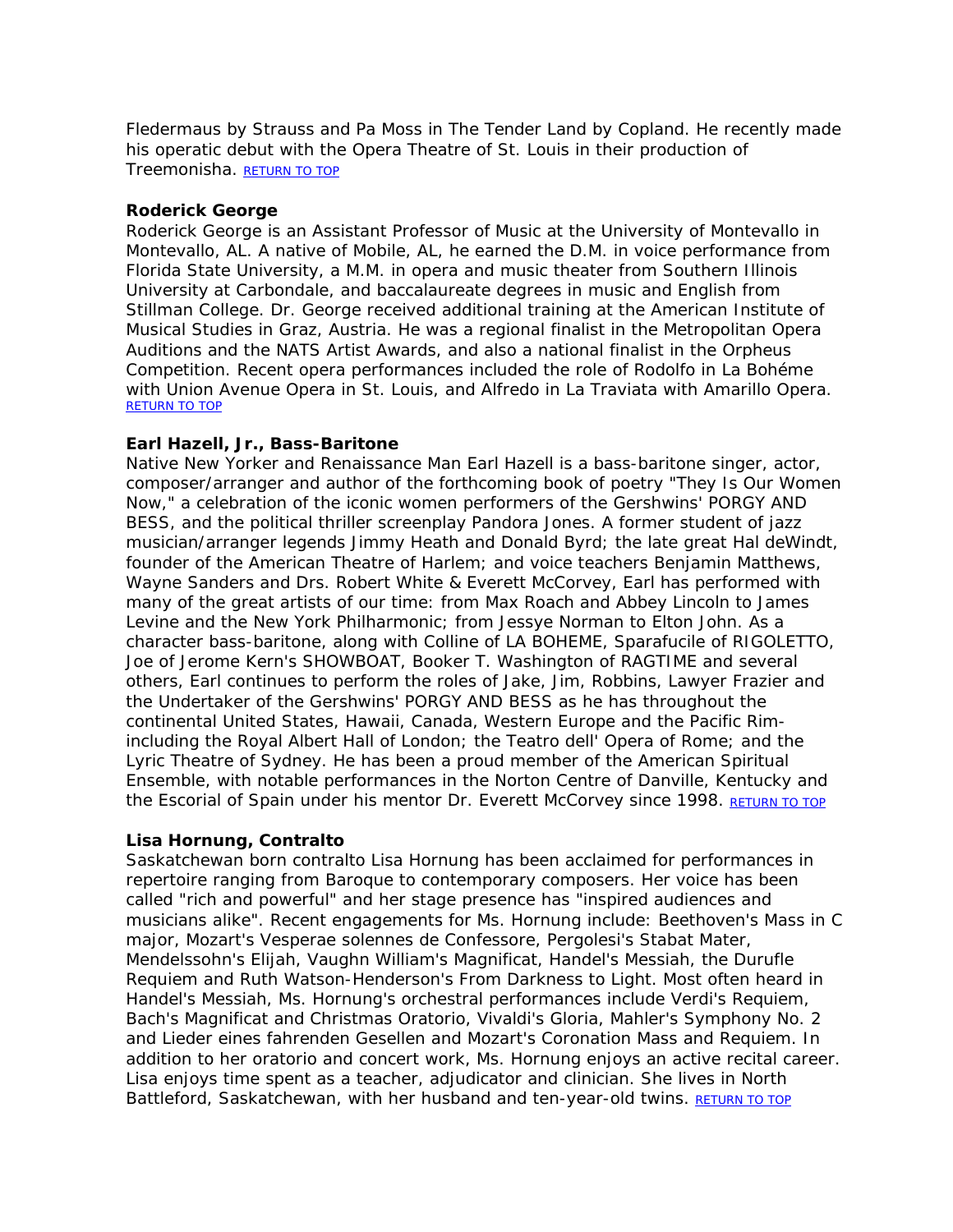## **Claritha Buggs Jacobs, Mezzo Soprano**

Mezzo Soprano/Claritha Buggs, a native of Detroit, MI, made her professional operatic debut in 1983 with the Michigan Opera Theatre as Seibel in Gounod's Faust. She has performed with Light Opera of Michigan, Dayton Opera, Detroit Symphony, Santa Barbara Symphony, Kalamazoo Symphony, Terre Haute Symphony, Dearborn Symphony and the Lexington Philharmonic. Ms. Buggs received her degrees in voice performance from the University of Michigan. Among her teachers are Elizabeth Minion, teacher of internationally acclaimed opera singer Jessye Norman, and coaches George Shirley, Elisabeth Schwarzkopf, Ely Ambling, and Eleanor Steer. Ms. Buggs is currently a free-lance artist residing in Tallahassee, Florida. [RETURN TO TOP](http://www.americanspiritualensemble.com/voices.html#voicelist)

## **Andreas Kirtley, Tenor**

Andreas Kirtley tenor, is a native of Versailles Kentucky. He received a Bachelor's of Music from Morehead State University in piano performance, and recently completed a Master's of Music degree in vocal performance at the University of Kentucky. Some recent performances include the role of Valletto, in L'incoronatione di Poppea, with The New Trinity Baroque Ensemble and UK Opera Theatre, as well as the tenor soloist in the UK Chorale's performances of J.S. Bach's Magnificat, and Carl Orff's Carmina Burana. This is Andreas' first semester at the University of North Texas; he is pursuing a Graduate Certificate in Vocal Performance. RETURN TO TOP

## **Hope Koehler, Soprano**

Dr. Hope Koehler has appeared with many opera companies and orchestras, such as Nashville Opera, Tennessee Opera Theatre, Blair Opera Theatre, MTSU Opera Theatre, University Opera Theatre in Tuscaloosa, Alabama, Northland Opera Theatre Experience, Lyric Opera of the North, Tuscaloosa Symphony Orchestra, Duluth-Superior Symphony Orchestra, Lake Superior Chamber Orchestra, Lexington Symphony Orchestra, and Itasca Symphony Orchestra. With these companies she has appeared in such productions as Carmen, Il Trovatore, Lucia di Lammermoor, Rigoletto, The Impressario, The Old Maid and the Thief, Amahl and the Night Visitors, Gianni Schicchi and many others. At the Northland Opera Theatre in Duluth, Minnesota, she has appeared in the title roles of Tosca, Carmen, Fidelio, and Madama Butterfly. In addition, she has appeared in La Bohème(Musetta), Der Freischütz(Agathe), The Tales of Hoffmann(Giulietta), and others. Dr. Koehler's other stage credits include operetta and musical theatre. She has appeared in such productions as The Mikado, The Sound of Music, The Pajama Game, Oklahoma, Fiddler on the Roof, and West Side Story. Dr. Koehler has performed as soloist in oratorio and other choral orchestral works, such as Handel's Messiah, Haydn's Lord Nelson Mass, Mendelssohn's Elijah, Verdi's Requiem, Mozart's Vesperae solennes di confessore, Rossini's Stabat Mater and many others. Dr. Koehler is a regular performer and featured soloist with the American Spiritual Ensemble, a group that performs all over the world, and whose mission is to keep the American Negro Spiritual alive and vibrant. She has also been on the faculty of the prestigious Kentucky Governor's School for the Arts for six years and now serves as chair of the vocal music department. In addition, in July and August of this year she was a member of the voice faculty at the American Institute of Musical Studies in Graz, Austria. Dr. Koehler received her Bachelor of Arts degree in Vocal Performance and Music Education at Lipscomb University in Nashville, Tennessee, and her Master of Music degree in Vocal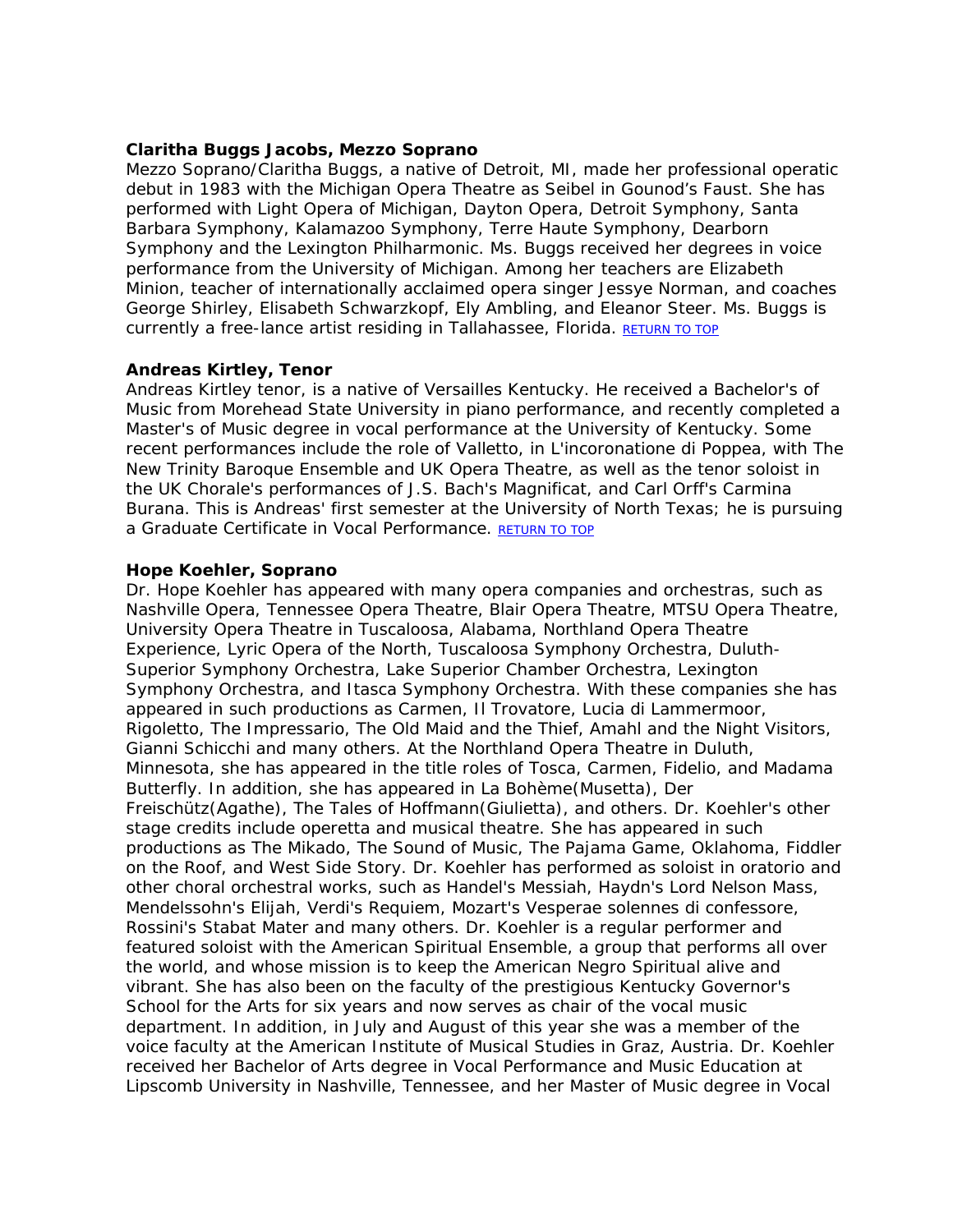Performance at the University of Alabama in Tuscaloosa, Alabama. Her Doctor of Musical Arts degree was completed at the University of Kentucky in Lexington where she studied with soprano Gail Robinson. Currently, she teaches voice and opera at the University of Wisconsin-Superior. [RETURN TO TOP](http://www.americanspiritualensemble.com/voices.html#voicelist)

## **Albert Rudolph Lee, Tenor**

Albert Rudolph Lee, tenor, (B.M. University of Connecticut, M.M. The Juilliard School) has appeared with the Opera Theater of Saint Louis, Palm Beach Opera, Berkshire Opera Company, Kentucky Opera, Connecticut Concert Opera, Saint Luke's Chamber Orchestra, the Collegiate Chorale of New York City, the Pro Arts Symphony, the Missouri Symphony, the New Haven Chorale, Heritage Chorale, Caramoor International Music Festival, and the Aspen Music Festival. Mr. Lee has performed the title role in Britten's Albert Herring, Ernesto in Donizetti's Don Pasquale, Count Almaviva in Rossini's Barber of Seville, Alfredo in Verdi's La Traviata, Tamino in Mozart's Die Zauberflöte and was a soloist at the University of Connecticut in a performance of the Mozart Requiem given as a tribute to the victims of the 9/11 tragedy. He has also worked to preserve and expand the performance of Negro Spirituals with domestic and international performances as a soloist in the American Spiritual Ensemble. Mr. Lee has also collaborated with the late Victor Borge on an adaptation of Bizet's Carmen. A national finalist in Palm Beach Opera's Vocal Competition, Encouragement Award recipient in the Meistersinger Competition in Graz, Austria and Encouragement Award recipient at the Marian Anderson Prize for Emerging Classical Artists, Mr. Lee's upcoming engagements include Beppe in I Pagliacci, Lindoro in L'Italiana in Algeri and Goro in Madama Butterfly this season as a Resident Artist with Palm Beach Opera. [RETURN TO TOP](http://www.americanspiritualensemble.com/voices.html#voicelist)

## **Tedrin Blair Lindsay, Pianist**

Tedrin Blair Lindsey, pianist and musicologist, was raised in Rome, Italy and has been a professional accompanist since the age of ten. He performs well over one hundred recitals annually, boasting a huge repertoire of vocal and instrumental chamber works, with specialties in 20th century French and American music. Mr. Lindsay is presently on the opera faculty at the University of Kentucky, where he works as vocal coach and musical director. His UK productions have included Aaron Copland's The Tender Land, Stephen Sondheim's A Little Night Music, Gian Carlo Menotti's Amahl and the Night Visitors, Andre Previn's A Streetcar Named Desire, Rachel Portman's The Little Prince, Rodgers and Hammerstein's Carousel, and seven incarnations of UK's annual Broadway revue It's a Grand Night for Singing. Additionally, he played the harpsichord continuo for UK's Mozart productions, Don Giovanni and Le Nozze di Figaro. He also teaches the popular course "Introduction to Opera" for the Lexington Opera Society, and for several years has hosted the Opera Quiz intermission feature for the Metropolitan Opera Council Auditions at both the district and regional levels. While in Kentucky, Mr. Lindsay has collaborated several times with Actors' Guild of Lexington as award-winning musical director for Sondheim's Assassins and William Finn's Falsettos, and as composer of an elaborate score for Angels in America: Perestroika by Tony Kushner. He also performs throughout Europe and North America several times a year as pianist with the American Spiritual Ensemble under the direction of Dr. Everett McCorvey. Mr. Lindsay has also worked with such New York companies as Bel Canto Opera, Golden Fleece Opera, Westchester Opera, Rockwell Productions, and the off-Broadway Lamb's Theatre Company. In the early 1990s, he traveled as musical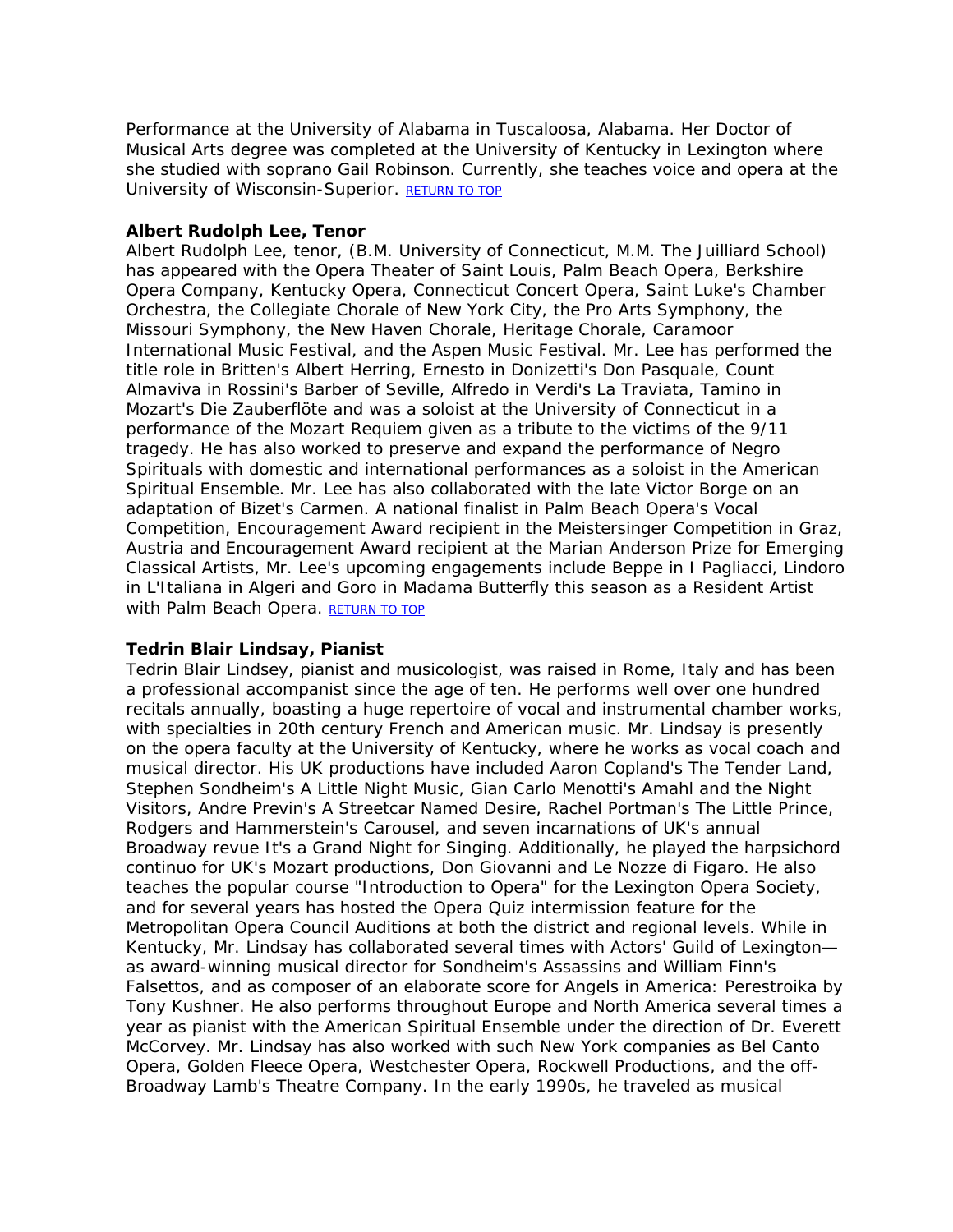director of the first two national tours of Randy Courts and Mark St. Germain's The Gifts of the Magi, and another national tour of Roger Miller's Big River. Mr. Lindsay is a Ph.D. candidate in Musicology at UK, completing a dissertation on the topic of mid-20th century American opera. He also occasionally appears as an actor, with credits including the 1978 Bernardo Bertolucci film Luna starring Jill Clayburgh and Matthew Barry. [RETURN TO TOP](http://www.americanspiritualensemble.com/voices.html#voicelist)

## **Ricky Little, Bass**

Dr. Ricky Little is a native of Winston-Salem, North Carolina. He attended Oakwood College in Huntsville, Alabama where he earned the Bachelor of Arts degree in Music. As a University Fellow at The Ohio State University, Dr. Little earned the Master of Arts Degree in Vocal Pedagogy and the Doctor of Musical Arts degree in Vocal Performance. During this time he also completed studies in opera performance at the American Institute of Musical Studies in Graz, Austria.

Dr. Little has been engaged in hundreds of creative productions in North America, Europe, Asia and South America. He has given more than one hundred international performances on four continents, which include eighteen countries and over twentyfive major cities. To date he has participated in fourteen major professional tours, encompassing over twenty international music festivals. He has performed in some of the most prestigious music halls in the world, and before royalty and heads of states, including former U.S. President Bill Clinton.

His work has been reviewed in national and international newspapers, and has been aired over the ABC, TBN, KET and BET television networks. Performances given by Dr Little on the international stage have been broadcast over radio and television in Italy, Spain, East Germany, Great Britain, Brazil and other countries in South America. He can be seen in the film "Impresario" and can be heard on four CD recordings.

Currently Dr. Little holds the position of Associate Professor of Voice at Morehead State University in Morehead, Kentucky, and is assistant conductor of The American Spiritual Ensemble. [RETURN TO TOP](http://www.americanspiritualensemble.com/voices.html#voicelist)

## **Bradley Williard, bass-baritone,**

is a native of North Carolina where he completed his B.M. at the North Carolina School of the Arts. He then went on to obtain his Masters from the Manhattan School of Music. He has performed with Chautauqua Opera, Sarasota Opera, Des Moines Metro Opera, Kentucky Opera, Pensacola Opera and Piedmont Opera Theatre. Some of his roles include Blitch in Susannah, Tom in Un Ballo in Maschera, Barone in La Traviata, Rev. Hale in The Crucible, Sacristano in Tosca, Dr. Bartolo in Le Nozze di Figaro, Wig Maker in Ariadne auf Naxos, the title role in Don Pasquale, and Rambaldo in La Rondine. Mr. Williard maintains an international career as a soloist and ensemble member of the American Spiritual Ensemble. He has performed at Spain's Festival Internacional de Santander, which was nationally broadcast, Teatro Principal de Mahon in Menorca and the Castell de Bellver in Palma de Mallorca, Spain. He has had the pleasure of working under the baton of Maestro Eduardo Mueller in Graz, Austria. Mr. Williard also enjoys working as a concert soloist and has been featured with the Virginia Tech Bach Concert Series and Amherst College Concert Series. RETURN TO TOP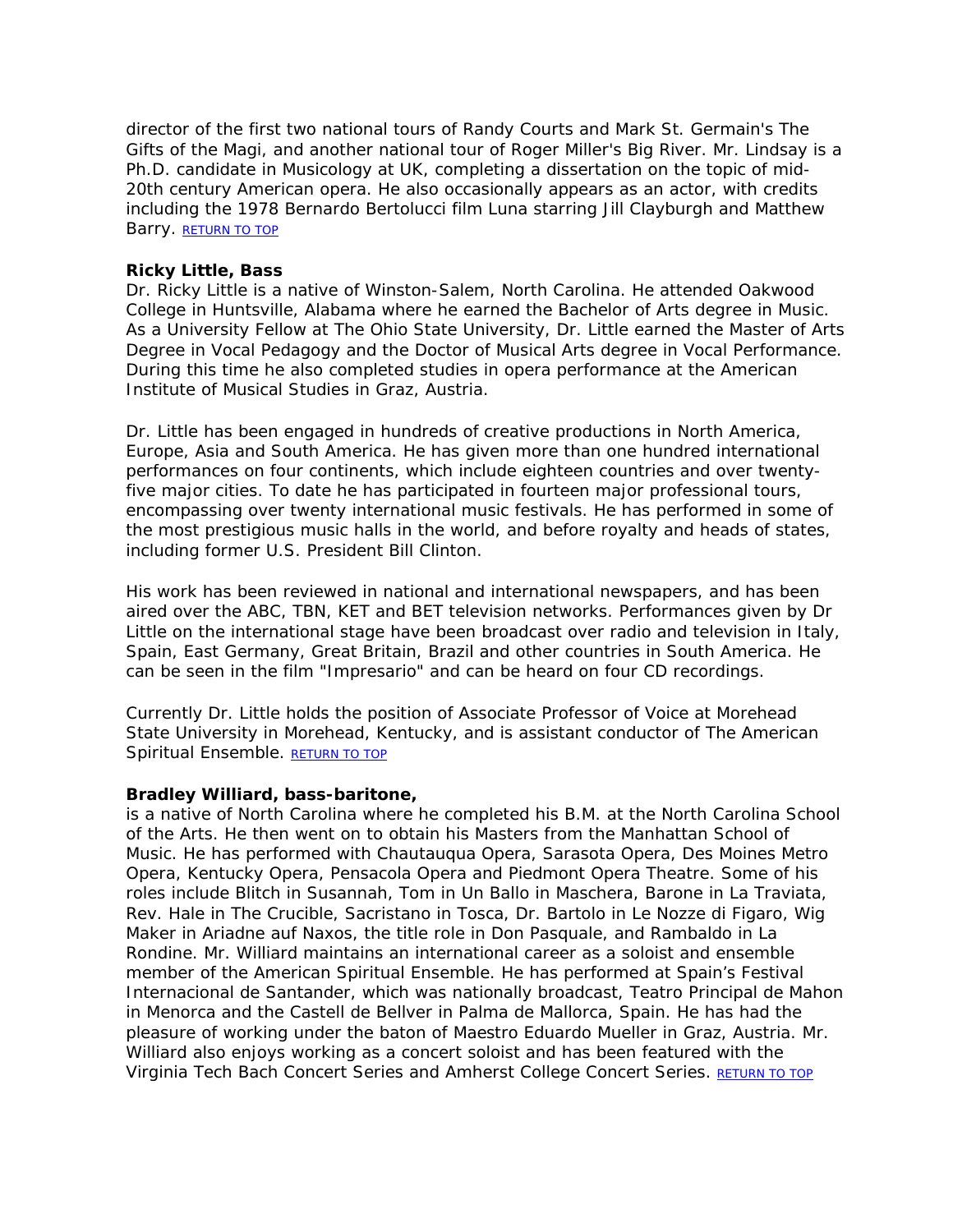## **Kenneth Overton, Baritone**

Baritone Kenneth Overton has consistently received accolades for his rich gleaming voice and his many layered, powerful interpretations. He recently toured the British Isles as Porgy in Living Arts' Porgy and Bess, and will perform this role for the first time in North America with Opera Memphis in 2007. He also makes his debut this season with Stadttheater Klagenfurt as Jake in Porgy and Bess. He recently sang his first Escamillo in Carmen with the Missouri Symphony Society, and he has been heard recently as Leporello in Don Giovanni with Opera Memphis, Ping in Turandot with Sacramento Opera, Bello in La Fanciulla del West with Tampa Bay Performing Arts Center, as the Bass soloist Beethoven's 9th Symphony with the Annapolis Symphony Orchestra, and as the Baritone soloist in Vaughn Williams' 5 Mystical Songs with the Oratorio Society of New Jersey. Last season Mr. Overton returned to Connecticut Opera for Taddeo in L'Italiana in Algeri, and appeared as Sharpless in Madama Butterfly and Schaunard in La Boheme with Metro Lyric Opera (NJ). He also appeared as soloist in the Schubert Mass in Ab with the Summit Chorale Festival (NJ) and last August he traveled to Spain where he toured with the American Spiritual Ensemble. Kenneth has also been heard as Leporello in Don Giovanni at Houston Ebony Opera Guild, Ping in Turandot at Opera Delaware, Schaunard in La Boheme at Opera Memphis, and Sharpless in Madama Butterfly with the Chattanooga Symphony & Opera, was in Baz Luhrman's Broadway Boheme, and City Center Encores' production and recording of New Moon (Romberg), Masetto in Don Giovanni, Papageno in Die Zauberflöte with Connecticut Opera, Papageno with Chattanooga Symphony & Opera, Ping in Turandot with both Nashville Opera and Opera Memphis, and Schaunard in La Boheme with Connecticut Opera. Kenneth's intelligence and versatility have allowed him to excel in several modern works including Corps of Discovery by Michael Ching with Opera Festival of New Jersey ; Six Characters by Hugo Weisgall, and with New York's Nexus Arts, The Guilded Cage by Kioulaphides. With the Westfield Symphony Orchestra, Mr. Overtone was a featured soloist in Fascinatin' Rhythm, a concert of George Gershwin songs. He made his Carnegie Hall debut as baritone soloist in Come Follow Me by Jackson Berkey with Mid-America Productions. He was recently the winner of the Liederkranz Competition and a national winner of the Leontyne Price Vocal Competition. [RETURN TO TOP](http://www.americanspiritualensemble.com/voices.html#voicelist)

## **Andrea Jones-Sojola, Soprano**

Andrea Jones-Sojola, is a soprano originally from Louisville, KY. She is currently touring with the critically acclaimed trio 3 Mo Divas in cities such as Buffalo, Washington DC and Edmonton, Canada. She has been seen recently on the stages of Dayton Opera in the roles of Frasquita in Carmen and Papagena in Die Zauberflöte. Ms. Jones-Sojola performed in Muhammad Ali: Outside the Ring for Kentucky Opera. She sang the role of Lonnie (Ali's wife) and had the honor of singing it for the "Champ" himself.

She has also performed all over Europe, Africa and the Middle East. She performs in music festivals across Spain as a featured soloist in concerts with the American Spiritual Ensemble. In Poland, she sang the role of Clara in Porgy and Bess under the baton of Maestro Mariusz Smolij. In Italy, she sang Zerlina in Don Giovanni under the baton of Maestro Mark Gibson. Ms. Jones-Sojola also sang the role of Despina in Cosí fan tutte in Cairo, Egypt and the United Arab Emirates. Other roles include Fanny in La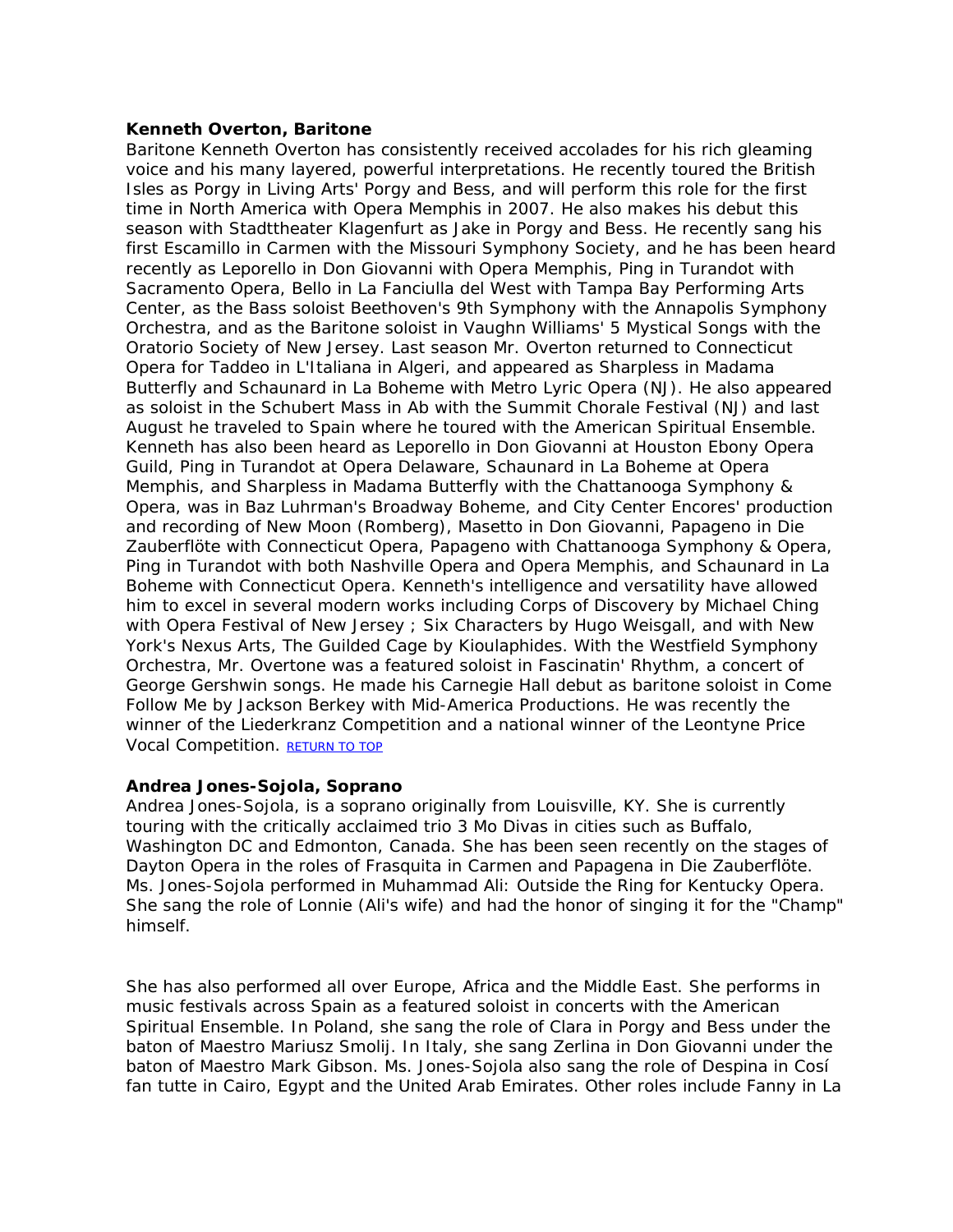Cambiale di Matrimonio, Ninetta in La Finta Semplice, Ms. Honey in Three's Company and Adele in Die Fledermaus, Lauretta in Gianni Schicchi and Sister Rose in Dead Man Walking.

Ms. Jones-Sojola has participated in several music festivals such as the Young Artist Program with Cincinnati Opera, Aspen Opera Theater, Banff 20th Century Opera and Song Program, Opera Theater of Lucca, Italy and Chautauqua Institute of Music. Most recently she was an Artist-in-Residence with Dayton Opera. She received her Artist Diploma in Opera from the University of Cincinnati College-Conservatory of Music, her MM in voice from the University of Kentucky and her BA in voice from Lincoln University.

Competitions include the District Winner of The Metropolitan Opera National Council Auditions, First Place in the National Opera Association Voice Competition, First Place in The Pro Arts Society of Philadelphia, Finalist in The MacAllister Awards Competition, Mathais Winner in The MacAllister Awards, Finalist in the Palm Beach Atlantic Voice Competition, Finalist in the National Federation of Music Clubs Voice Competition, Semi-Finalist in the Palm Beach Opera Competition and Semi-finalist in the Oratorio Society of New York Competition.

Ms. Jones-Sojola can be heard as Laurie on the Albany recording of The Tender Land, recorded in the Czech Republic with the Bohuslav Martinu Philharmonic Orchestra. Her signature piece, "Lord, I Have Seen" can be heard on the American Spiritual Ensemble CD Ol' Time Religion. She has recently performed with Morehead University's Symphonic Band, Bach Choir of Pittsburgh as well as the Riverside Symphonia in New Jersey and The Paragon Ragtime Orchestra. Future engagements include Handel's Messiah with Milwaukee Symphony Orchestra and a CD recording of the 3 Mo Divas. [RETURN TO TOP](http://www.americanspiritualensemble.com/voices.html#voicelist)

## **Peggy Stamps, Dancer/Stage Director**

Peggy Stamps is a native of Detroit, Michigan. Peggy began studying dance and drama at an early age and has had the opportunity to study under many world renowned choreographers and acting coaches including Sara Yarborough and Keith Lee (former soloists with The Alvin Ailey Dance Company), Robin Wilson (founding member of Urban Bush Women), Barbara Sullivan (Atlanta Dance Theatre), and Mike Lemmon (casting director, The Sixth Sense). Peggy has used her training while landing roles in "Ain't Misbehavin", "A Chorus Line", and as Linda Loman in "Death of a Salesman". Peggy is also an accomplished product spokesperson and has appeared on cable networks in the US and Canada on over 200 occasions. Under the encouragement of her mentors, Peggy began focusing on choreography and stage direction. Over the past 15 years, Peggy has choreographed and/or directed over 100 stage productions and concert works. Peggy, however, has always maintained her love for the performance of modern dance to the spiritual (the performance style danced by her first mentor). This propelled her to join the American Spiritual Ensemble in its second year. Peggy has since this time served as a solo dancer, stage director, and assistant tour manager for the group. Peggy is a freelance choreographer/director and is also an instructor of stage movement for the University of Kentucky Opera Performance Program. Peggy is a graduate of Purdue University. [RETURN TO TOP](http://www.americanspiritualensemble.com/voices.html#voicelist)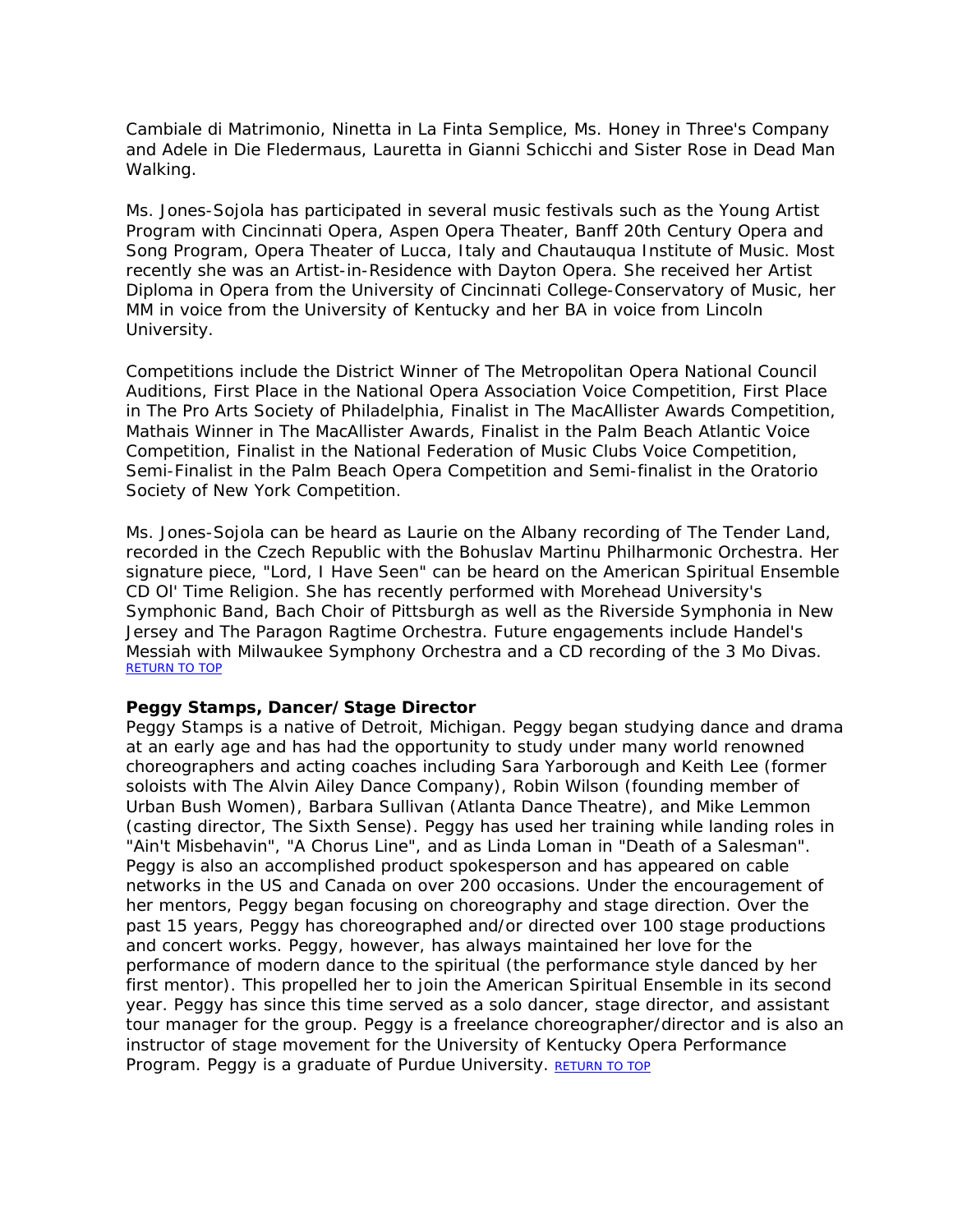## **Kevin Thompson, Bass**

"The voice booms, roars, rumbles through his 6'5" frame and bellows forth when he sings even when he speaks a Basso Profundo" Washington Post. Mr. Thompson was born in Washington, D.C. and grew up in Clinton, Maryland. He is an 1997 Alumnus of the Suitland High School Center of the Performing Arts in Prince George's County and is a 2002 graduate of The Juilliard School. Mr. Thompson performed leading operatic roles in Copland's "Tender Land", Ecceles's "Semele", Joplin's "Treemonisha", Massenet's "Werther", Mozart's "Don Giovanni" and "Die Zauberflote", Puccini's "La Boheme" and "Tosca", Verdi's "Rigoletto", and Weill's "Street Scene". He has been the bass soloist in such orchestral works as: Dubois's "Seven Last Words of Christ", Haydn's "The Creation" (Die Schopfung), "Lord Nelson Mass", Handel's "Messiah", "Mozart Requiem", Stravinsky's "Les Noces" sung in Russian and "Verdi's Réquiem". Mr. Thompson has performed at The Kennedy Center, The Barns of Wolftrap, Carnegie Hall's Weills Recital Hall, Alice Tully Hall, Pentagon, Library of Congress, and with the United States Naval Band. He has won numerous awards such as scholarships to The Juilliard, Aspen Music Festival and the AIM'S in Graz. Awarded at the National NAACP ACT-SO Competition 2 time Gold Medalist, Rosa Ponselle Competition Awardee, 1st Place winner of the Paul Robeson Competition in association with The Washington Opera, National Symphony Competition, International Don Giovanni Competition in Verona, Italy, and the International Meistersinger Competition in Austria. He was commissioned by artist Janet Cardiff last February to sing "Ol' Man River" for an audio wall project at the Smithsonian Institute, Hirschorn Gallery exhibit on National Mall in D.C., which opened in August 2005. [RETURN TO TOP](http://www.americanspiritualensemble.com/voices.html#voicelist)

## **John Wesley Wright, Tenor**

Tenor John Wesley Wright is known for his artistic and soulful interpretations of music from baroque to Broadway. In addition to singing a nationally televised Christmas Eve concert at the Royal Palace for the Belgian Royal Family, he has performed in opera houses, concert halls, and festivals throughout the United States, Europe, and Japan. With a host of opera and oratorio roles, art songs, spirituals, and cabaret music in his repertoire, Wright's current season includes performances of Handel's Messiah with the Dayton Philharmonic and Pennsylvania Sinfonia Orchestras; Britten's Serenade for Tenor, Horn & Strings at James Madison University and the University of Georgia; engagements at the Metropolitan Choral Festival of Detroit; and tours with the internationally acclaimed American Spiritual Ensemble. Mr. Wright is highlighted in the PBS documentary film, The Spirituals: Featuring The American Spiritual Ensemble, released nationally in February '07. Special guest artist for the 2006 Mississippi Music Teachers Association, Wright is gold medalist and top prizewinner of the Savannah Music Festival American Traditions Vocal Competition 2000. He has also claimed top prizes from the National Federation of Music Clubs, Metropolitan Opera National Council, Bel Canto Regional Artists, Ohio's Vocal Resource Network Art Song Competition, and the International Schubert Competition in Vienna, Austria. John Wright is a native of Rome, Georgia, and holds degrees from Maryville College and the University of Cincinnati College-Conservatory of Music. He is an active vocal consultant, clinician, and leader of workshops on "Singing in the African American Tradition" in schools, churches, and colleges. John served eight years as Artist-in-Residence at the University of Dayton and now resides in Salisbury, MD where he is Instructor of Voice at Salisbury University. [RETURN TO TOP](http://www.americanspiritualensemble.com/voices.html#voicelist)